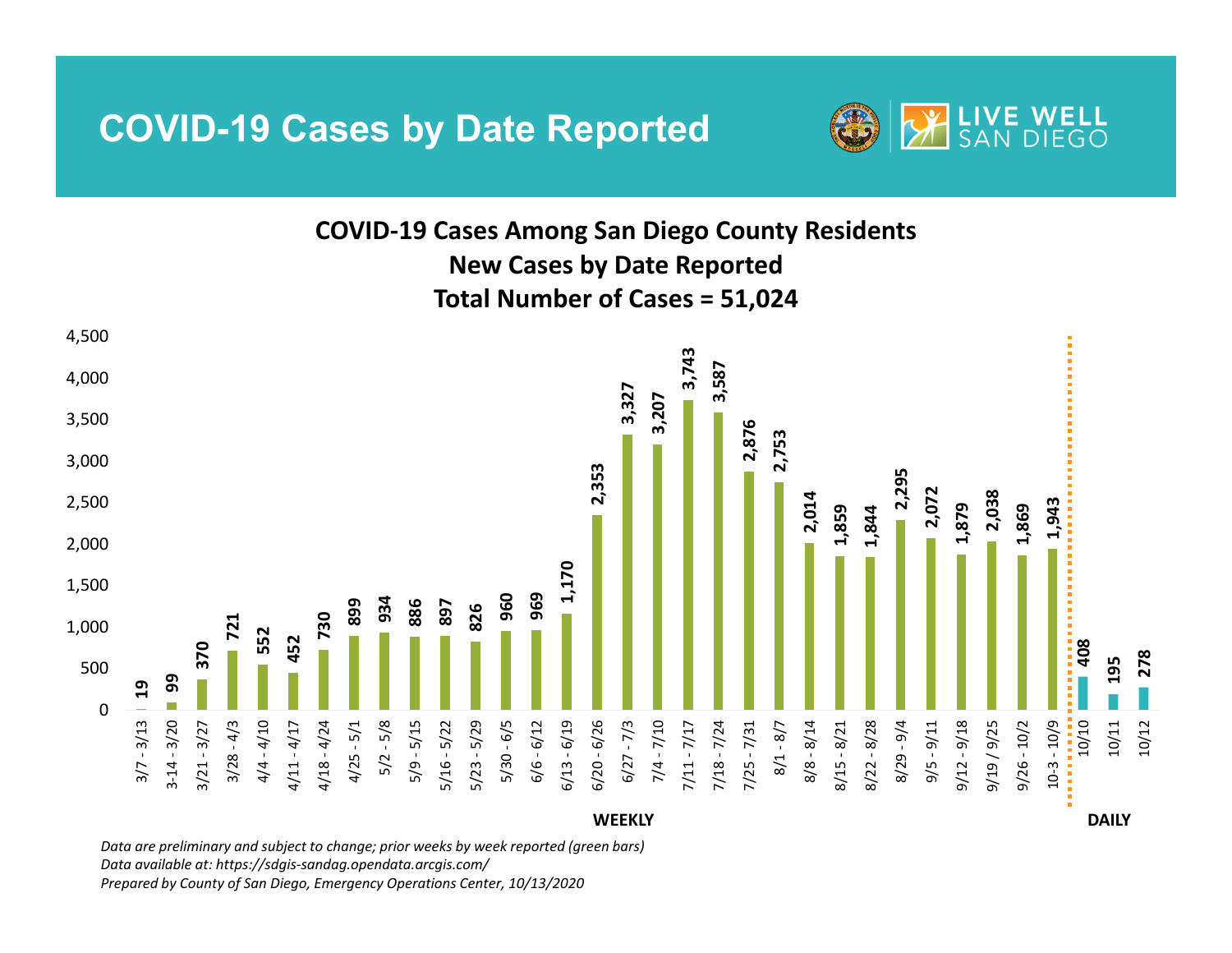## **COVID-19 Deaths by Report Date**





*Prepared by County of San Diego, Emergency Operations Center, 10/13/2020*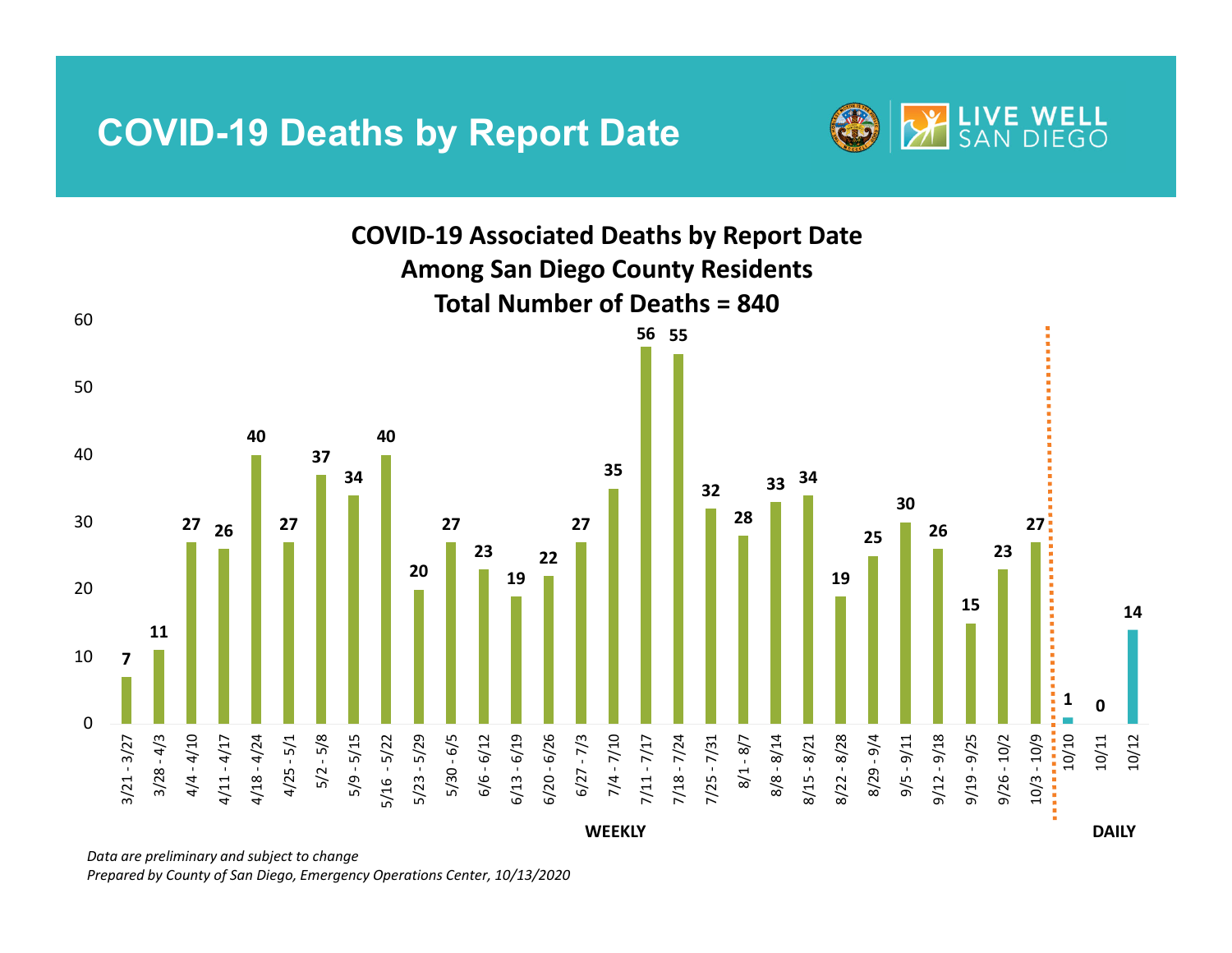# **Triggers Dashboard Date Updated: October 13, 2020**



| <b>Epidemiology</b><br>(Surveillance)               | <b>Healthcare</b><br>(Hospital Capacity) | <b>Public Health</b><br>(Response) |  |
|-----------------------------------------------------|------------------------------------------|------------------------------------|--|
| 1. Adjusted Case Rate                               | 5. Hospital Capacity (80%+)              | 10. Testing Positivity (8%+)       |  |
| (Tier 1: >7.0, Tier 2: 4.0-7.0) <sup>+</sup><br>6.8 | 74%                                      | $3.3\%$                            |  |
|                                                     | 6. Increasing Hospitalizations (>10%)+   |                                    |  |
| 2. Community Outbreaks* (7+)                        | $-13.2\%$                                | 11. Case Investigation (≤70%)      |  |
| $52 \&$                                             |                                          | $97\%$                             |  |
|                                                     | 7. ICU Capacity* (<20%)                  |                                    |  |
| 3. COVID-19 Syndromic (upward)                      | $35\%$                                   | 12. Contact Tracing (≤70%)         |  |
| $1\%$                                               | 8. Limited Ventilator Capacity (<25%)    | $96\%$                             |  |
|                                                     | 49%                                      |                                    |  |
| 4. Influenza-Like Illness (upward)                  |                                          | 13. Homeless Population (<15%)     |  |
|                                                     | $9.$ PPE Supply* ( $\leq 50\%$ )         |                                    |  |
| $3\%$                                               | $85\%$                                   | $32\%$ $\heartsuit$                |  |

\* Health Officer Order will be modified when any of the following three criteria are met: 2. Community Outbreaks, 7. ICU Capacity, 9. PPE Supply, or one or more of the remaining criteria in at least two of the three categories is met: Epidemiology (Surveillance), Healthcare (Hospital Capacity), Public Health (Response) tcalculated by the State and case rate updated weekly. Prepared by County of San Diego, Emergency Operations Center, 10/13/2020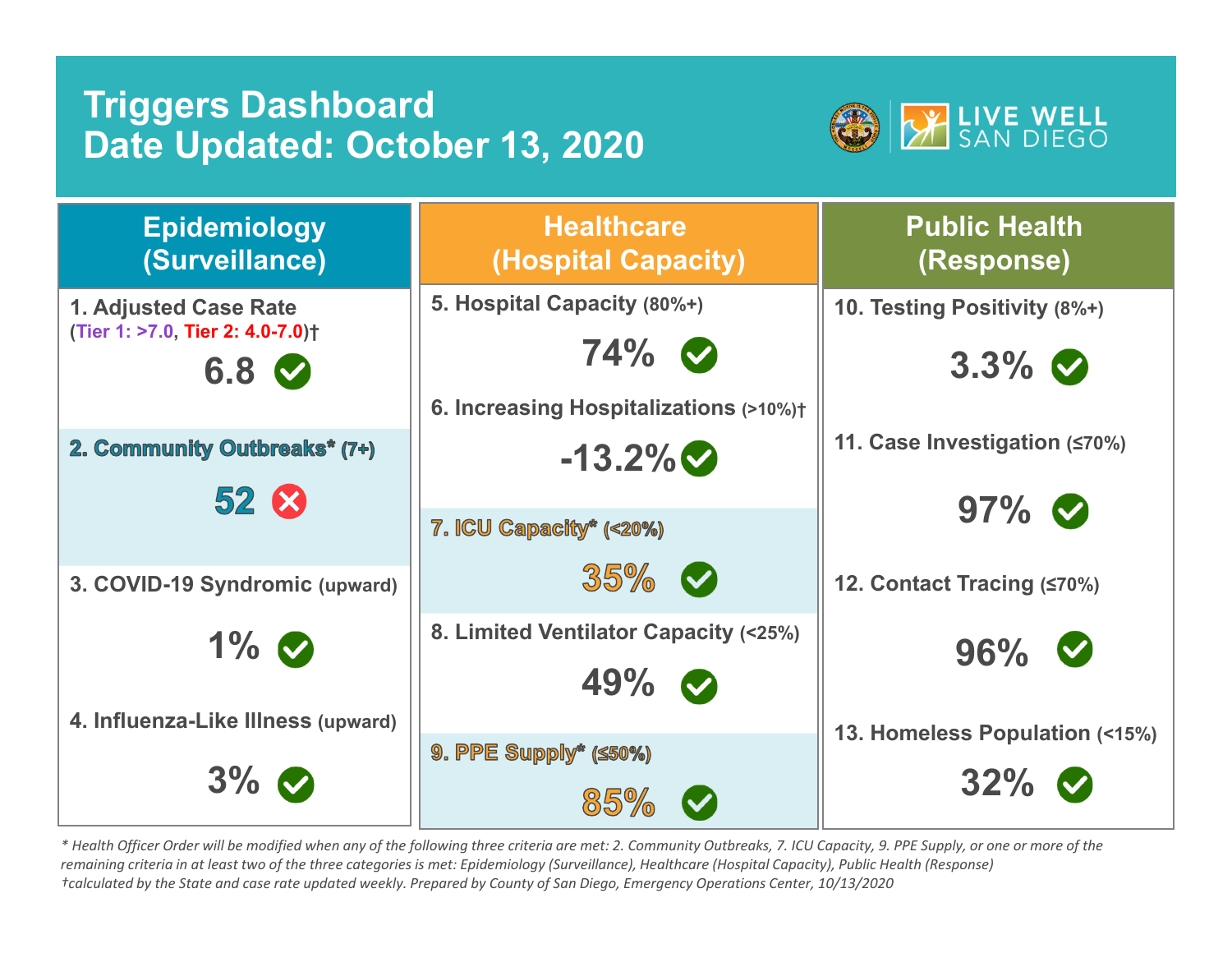# **State Monitoring Metrics**



#### **Currently in Tier # 2 (Red)**

#### **Case Rate and Testing Positivity Percentage Thresholds**

|                                | Dates of<br>analyses | <b>Unadjusted</b><br>case rate<br>per 100,000<br>average<br>with a $7-$<br>day lag) | <b>Adjusted</b><br>case rate<br>per 100,000<br>interest for $(7$ -day daily $(7$ -day daily<br>average<br>with a 7-day<br>lag) | % Testing<br>positivity<br>$(7-day)$<br>average<br>with<br>a 7-day<br>$lag)^*$ | <b>Testing</b><br>Rate per<br>100,000<br>$(7 - day)$<br>average<br>with a 7-<br>day lag)* |
|--------------------------------|----------------------|-------------------------------------------------------------------------------------|--------------------------------------------------------------------------------------------------------------------------------|--------------------------------------------------------------------------------|-------------------------------------------------------------------------------------------|
| date<br>updated:<br>9/22/2020  | $9/6 - 9/12$         | 6.8                                                                                 | 6.9                                                                                                                            | $3.8\%$ *                                                                      | $210.5*$                                                                                  |
| date<br>updated:<br>9/29/2020  | $9/13 - 9/19$        | 7.2                                                                                 | 6.7                                                                                                                            | 3.5%                                                                           | 258.0                                                                                     |
| date<br>updated:<br>10/6/2020  | $9/20 - 9/26$        | 7.0                                                                                 | 6.5                                                                                                                            | 3.5%                                                                           | 260.9                                                                                     |
| date<br>updated:<br>10/13/2020 | $9/27 - 10/3$        | 7.2                                                                                 | 6.8                                                                                                                            | 3.0%                                                                           | 273.5                                                                                     |

| <b>Tier</b> | <b>Case Rate</b><br>(per<br>100,000) | <b>Testing</b><br><b>Positivity</b><br><b>Percentage</b> |  |
|-------------|--------------------------------------|----------------------------------------------------------|--|
| 1 (Purple)  | >7.0                                 | $>8.0\%$                                                 |  |
| 2 (Red)     | $4.0 - 7.0$                          | $5.0 - 8.0%$                                             |  |
| 3 (Orange)  | $1.0 - 3.9$                          | $2.0 - 4.9%$                                             |  |
| 4 (Yellow)  | 1.0                                  | $< 2.0\%$                                                |  |

Data are preliminary and subject to change; case rate from California Department of Public Health and calculated using California Department of Finance 2020 Projection Population *Estimate for San Diego County to be 3,370,418;\*testing metrics calculated using San Diego County data Prepared by County of San Diego, Emergency Operations Center, 10/13/2020*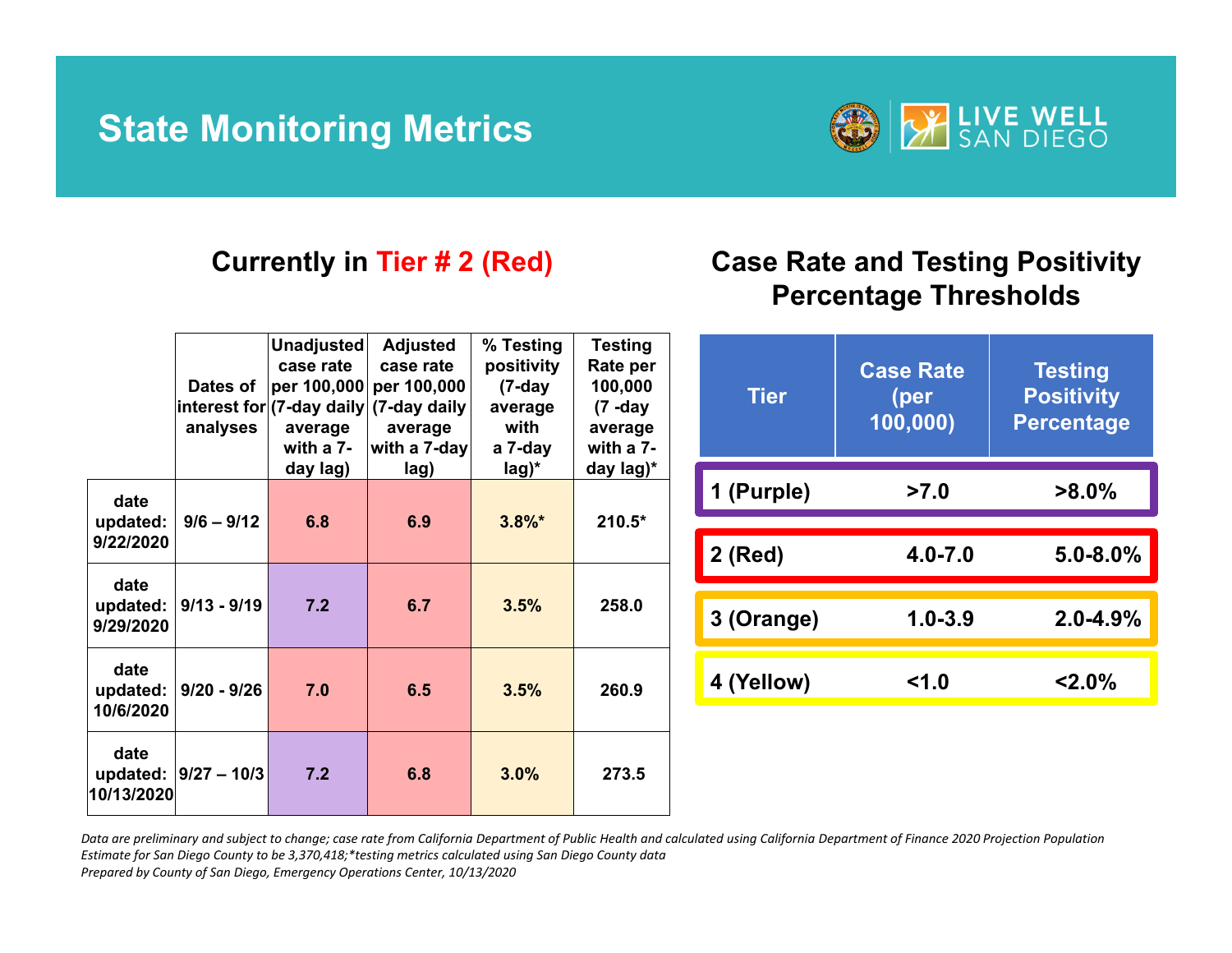# **T3 Strategy: Test, Trace and Treat**







97

**7‐Day Average of Investigations Initiated within 24 Hours** • Goal: Over 90%

 $+2.9%$ 

**14‐Day Average Percent of New Cases** • Goal: Under 8%



**Dashboard Updated: Tuesday, October 13, 2020 Data as of: Monday, October 12, 2020**



**7‐Day Average of Close Contacts Traced within 24 Hours** • Goal: Over 90%



**Total Case Investigations Performed**





**7‐Day Average of Individuals in Public Health Rooms**

1,818

**Cumulative Number of Individuals in Public Health Rooms**

**Total Doses of DonatedConvalescent Plasma**

**\* Includes 41,520 historical tests on 10/8/20 from new labs reporting COVID-19 tests; positives were previously reported and investigated.**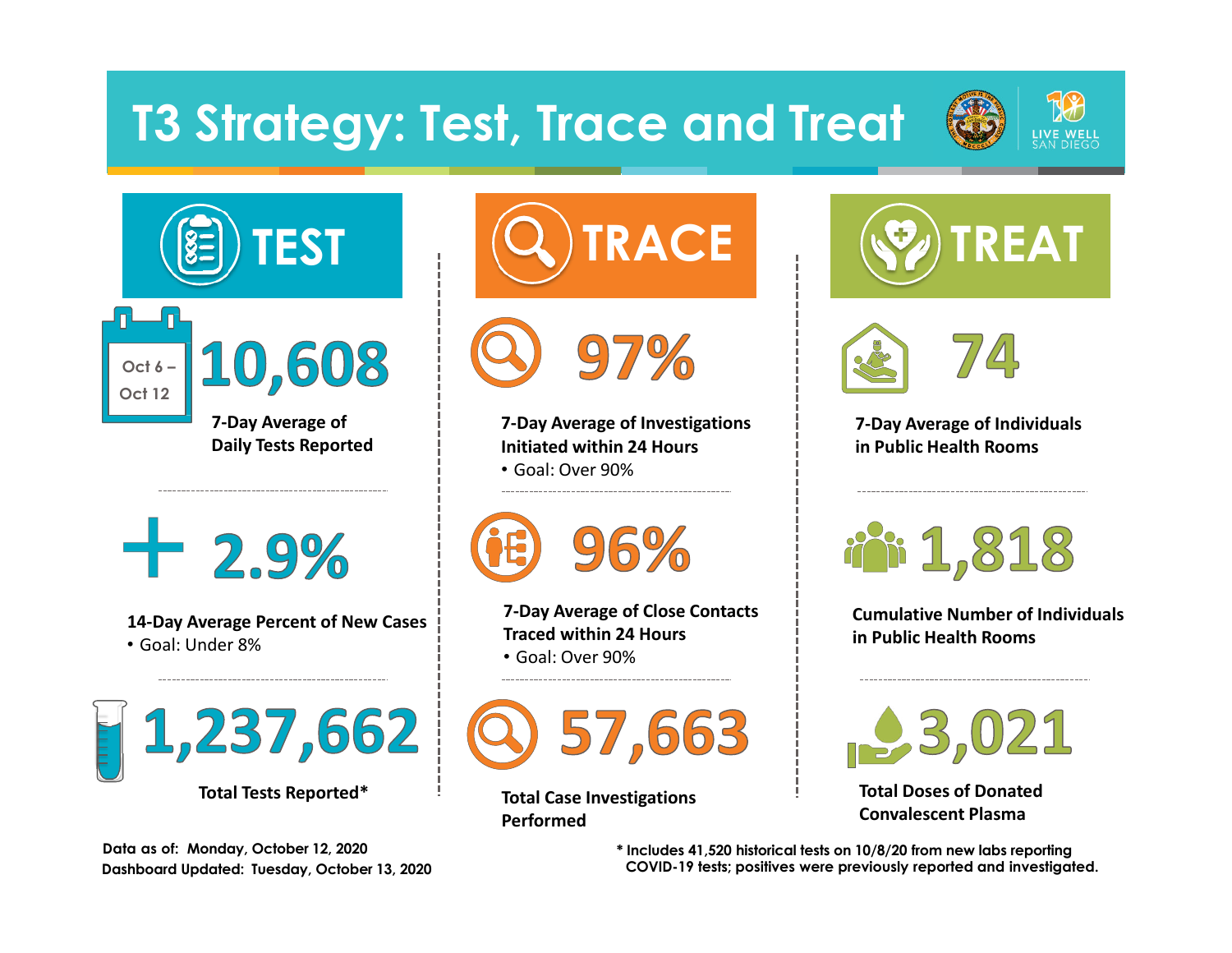### **COVID-19 Percentage Positive**



**Percentage of Positive COVID‐19 Cases Among Tests by Date Reported Total Number of Cases <sup>=</sup> 51,024**



Data are preliminary and subject to change; numerator: cases among San Diego County residents; denominator: all tests including San Diego County residents and nonresidents; \*received batch of prior tests; rolling average percentage for 14-day time period; total number of tests = 1,237,662; 10/12/2020 rolling average = 2.9%. *Prepared by County of San Diego, Emergency Operations Center, 10/13/2020*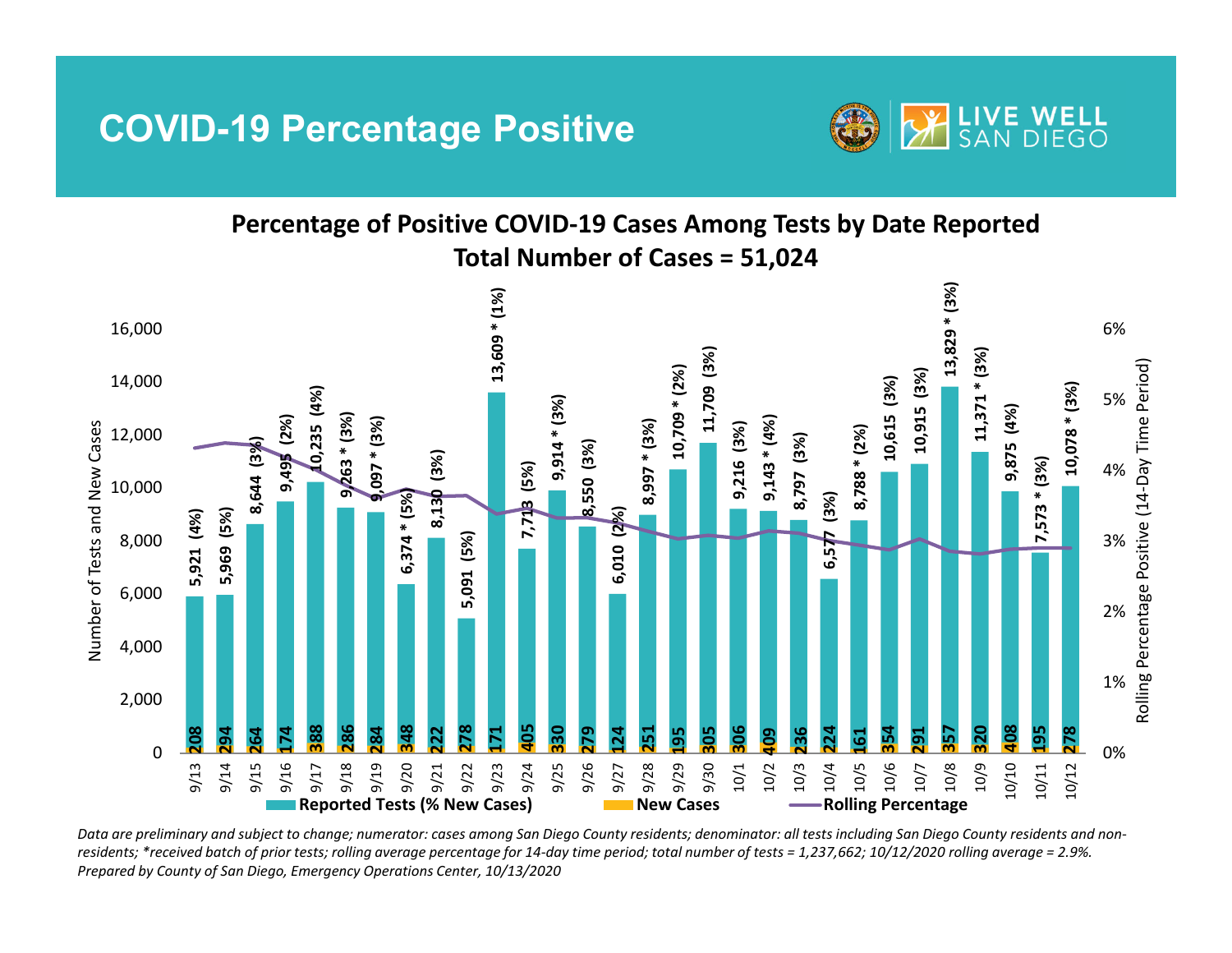**COVID-19 Daily Hospital Bed Census**



**4,264 4,189 4,229 4,364 4,463 4,478 4,449 4,334 4,261 4,422 4,533 4,486 4,488 4,492 4,432 4,379 4,404 4,491 4,528 4,555 4,628 4,413 4,339 4,601 4,529 4,554 4,580 4,521 4,456 4,377**  $\Omega$ **294** <u>គ្នា</u> **278 275 278 259 245 263 266 258 250 246 237 252 249 261 250 241 239 263 260 262 272 286 272 278 263 248 224 224** 1,000 2,000 3,000 4,000 5,000 6,000 9/13 9/14 9/15 9/16 9/17 9/18 9/19 9/20 9/21 9/22 9/23 9/24 9/25 9/26 9/27 9/28 9/29 9/30 10/1 10/2 10/3 10/4 10/5 10/6 10/7 10/8 10/9 10/10 10/11 10/12 **COVID‐19 Daily Hospital Census, San Diego County Includes Cases and Suspect COVID‐19 Patients Current beds in use COVID‐19‐related patients** Current bed capacity 80% bed capacity Reserved for COVID-19 5,933 4,746

Data are preliminary and subject to change; data from hospitals reporting directly to the County of San Diego; include cases and suspect patients for non-federal hospitals for San Diego County residents and non-residents; current bed capacity for non-federal hospitals in San Diego County *Prepared by County of San Diego, Emergency Operations Center, 10/13/2020*